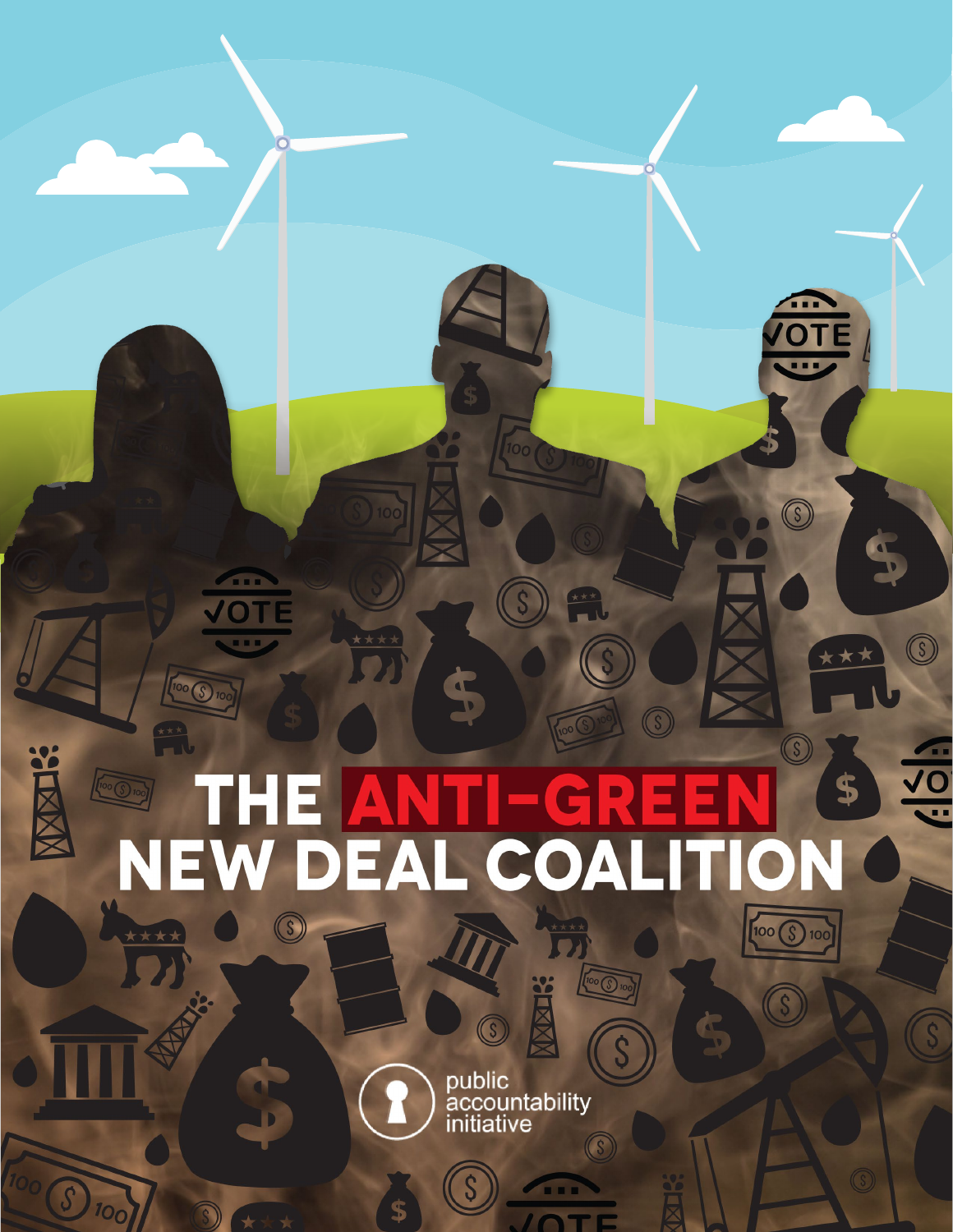

he proposal for a Green New Deal has exploded onto the U.S. political scene over the past month and is now driving national climate discussion. Groups like the Sunrise Movement and elected officials like Rep. Alexandria Ocasio-Cortez have called for a massive federal jobs program to rapidly decarbonize the U.S. and advance economic and racial justice. On February 7th, 2019, Rep. Ocasio-Cortez and Sen. Ed Markey officially introduced a nonbinding resolution in the U.S. House and Senate calling for a Green New Deal, which has generated excitement and debate among supporters of the idea.

The fossil industry, of course, is the most powerful opponent of the Green New Deal. But other expressions of its power are also lining up against a transformative Green New Deal.

This report serves as a preliminary guide to the emerging anti-Green New Deal coalition. With the fossil fuel industry at its core, its supporting members include the Republican Party, a range of Democratic Party centrists, establishment economists, corporate-aligned environmental organizations, billionaire influencers, and building trades officials. Most members are tied in some way to oil and gas money, influence, and advocacy. From media airwaves to congressional committees, and through a range of arguments and tactics, members of this anti-Green New Deal coalition are seeking to dilute, co-opt, stall, or crush a far-reaching Green New Deal.

To be sure, there are differences among members of this coalition. Not all are equivalent in their opposition to the Green New Deal. Some are torn in two directions - between an interest in addressing the climate crisis on the one hand, and the constraints of their ties to corporate power and market frameworks on the other - and could potentially be pressured to move closer in support of a bold Green New Deal.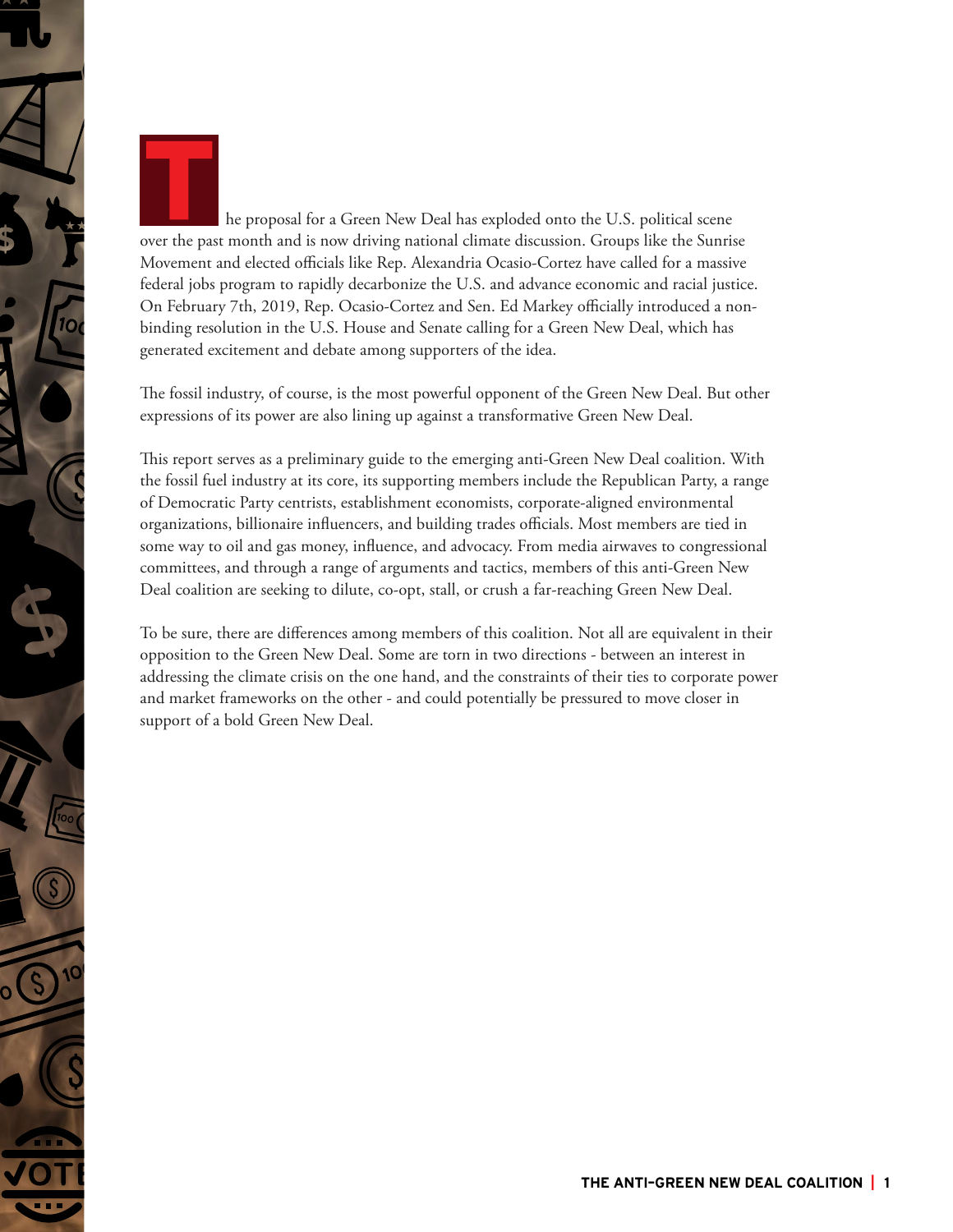### **The fossil fuel industry**

The fossil fuel industry is not a mere member of the anti-Green New Deal coalition - it is the coalition's driving force, whose influence and interests structure the rest of the coalition's opposition to the Green New Deal.

The fossil fuel industry possesses immense resources and power that it will use to try to destroy the Green New Deal. The top 25 oil and gas companies alone generated \$2.2 trillion in sales and \$73 billion in profit in 2017.<sup>1</sup> Fossil fuel-tied industries spent nearly \$2 billion lobbying in the US from 2000 to 2016 and that was just around climate legislation.2 Since 2012, it has thrown at least \$333.5 million into federal elections alone.<sup>3</sup>

While the industry's main focus is to protect and expand its fossil fuel operations, it also promotes two strategies to downplay the need for bold climate measures - also used by other members of the anti-Green New coalition:

The fossil fuel industry is not a mere member of the anti-Green New Deal coalition  $-$  it is the coalition's driving force

- *• Support for a carbon tax.* The fossil fuel industry has made token public relations gestures towards backing industry-friendly versions of a carbon tax to forestall more aggressive regulation. For example, Exxon Mobil made a \$1 million donation last year to promote a carbon tax<sup>4</sup> (the donation was made to Americans for Carbon Dividends, a conservative lobbying group<sup>5</sup> that backs a plan, authored by two ex-Reagan administration officials and sponsored by oil and gas industry powerhouses, $^6$  for a gradually-rising "carbon fee" combined with regulatory rollback, such as repealing the Clean Power Plan). While carbon taxation has a role to play in addressing the climate crisis, it has been criticized for failing to curb fossil fuels at their point of production and for continuing to permit huge emissions. $^7$  Moreover, many members of the anti-Green New Deal coalition support a carbon tax because it falls within their demandside, market-based frameworks and doesn't directly confront the fossil fuel industry, the main driver of our climate crisis.
- *• Defense of natural gas*. The fossil fuel industry defends natural gas and the process of hydraulic fracturing, or "fracking," to obtain it - as a green alternative to burning coal and oil that serves as a "bridge fuel" to renewable energy sources. The Western Energy Alliance, a major oil and gas industry group, issued a press release asserting that the Green New Deal "ignores the leading role of natural gas in reducing carbon emissions," which it claims has driven a 14 percent reduction in GHG emissions since 2005.8 This defense of fracking and natural gas is a pillar among other members of the anti-Green New Deal coalition.<sup>9</sup>

The banks that finance the oil and gas industry also have their own "greenwashing" efforts.<sup>10</sup> Bank of America, for example, highlights its commitment to "environmental sustainability" and sponsors climate summits even as it refuses to divest from any major fossil fuel company or infrastructure project.<sup>11</sup>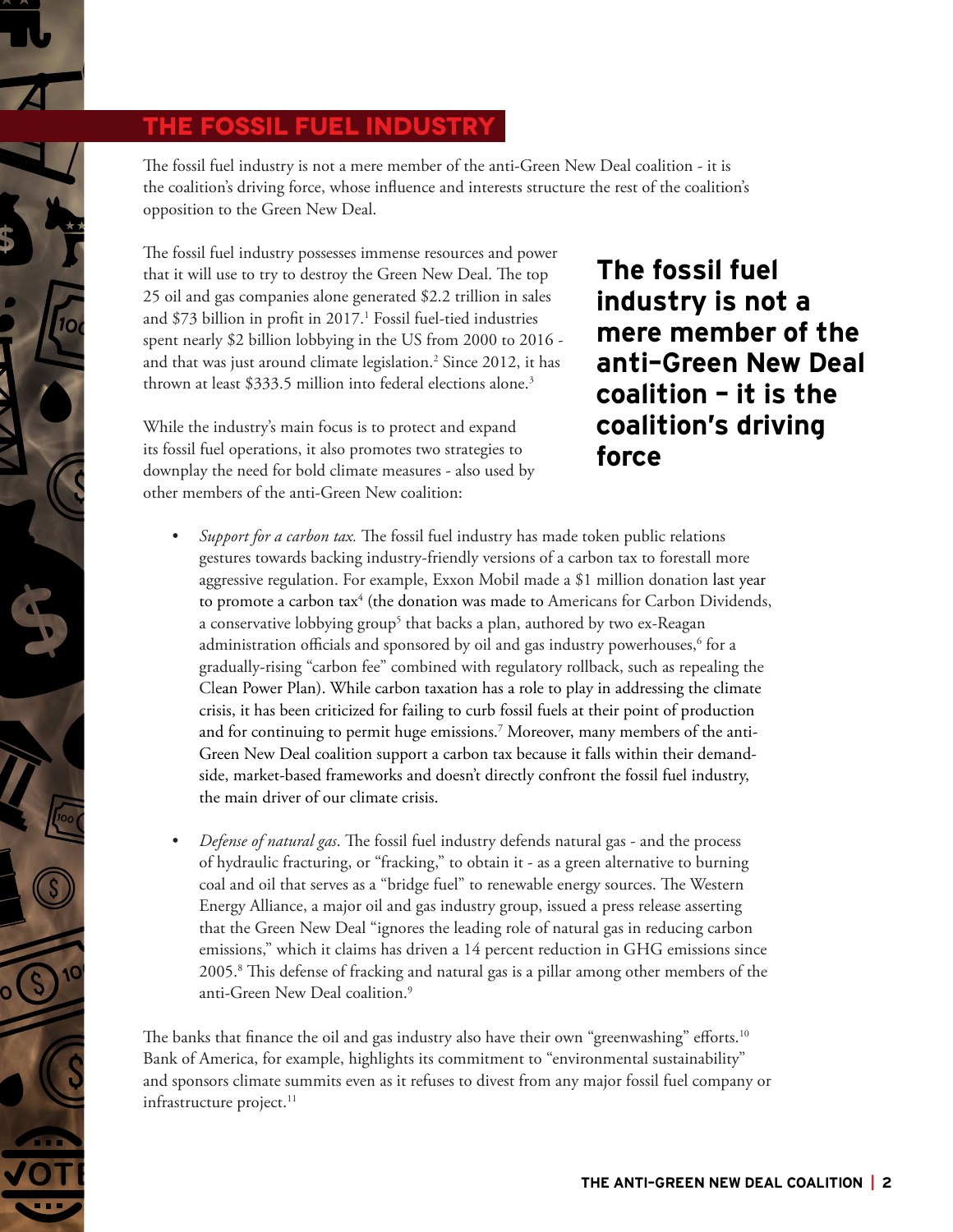## **The Republican Party**

While some Republicans support conservative, pro-business carbon tax schemes, the GOP has been categorically hostile to the Green New Deal. The party is awash with fossil fuel campaign money<sup>12</sup> - since 1990, 81% of all oil and gas industry federal donations, over \$408 million, have gone to Republican candidates and PACs.<sup>13</sup> The Trump administration has a slew of top officials with close ties to oil, gas, and coal who are overseeing those industries. The Republican Party platform unabashedly supports expanding fossil fuel production and rolling back regulations.<sup>14</sup> The party, on the whole, operates as a de facto wing of the fossil fuel industry, and it is strongly opposed to the egalitarian thrust and New Deal-style federal intervention - with its emphasis on helping marginalized communities - that the Green New Deal entails.

The GOP has been categorically hostile to the Green New Deal and operates as a de facto wing of the fossil fuel industry

#### **Centrist Democrats**

Many Democrats are skeptical of a transformative Green New Deal - both its bold measures and timeframe, and its New Deal-style planning emphasis. Some are even seeking to co-opt the "Green New Deal" name for their own, less ambitious climate plans. While congressional Democrats include a small numbers of avid Green New Deal supporters, the fossil fuel industry's

interests are represented through many of the party's elected officials - many of whom support fracking, prefer demandside policies to address carbon emissions, accept big sums of oil and gas money, and, on the whole, provide a buffer against potentially more aggressive attacks on the fossil fuel industry.15

# Many Democrats are skeptical of a transformative Green New Deal

**• Democratic House leadership**. House Speaker Nancy Pelosi assigns the committees that will craft

and vote on any Green New Deal legislation. Pelosi appears to oppose the Green New Deal, which she referred to dismissively as "the green dream or whatever they call it."<sup>16</sup> She rejected Ocasio-Cortez's proposal for a Select Committee for a Green New Deal and instead convened a watered down alternative that will lack the power to subpoena or depose and to vote on legislation to send to the House floor.<sup>17</sup> Nor will it prohibit members from accepting oil and gas money. *E&E News* also reports that Pelosi and her top four lieutenants "collectively took over \$790,000 from oil, gas and electric utility interests during the past two years" and personally have tens of thousands of dollars in fossil fuel-tied investments.18

**• Democrats on congressional committees**. Any Green New Deal legislation needs to pass the House Energy and Commerce Committee, which is chaired by Rep. Frank Pallone (D-N.J.). Pallone opposes a select committee to address the climate crisis,<sup>19</sup> and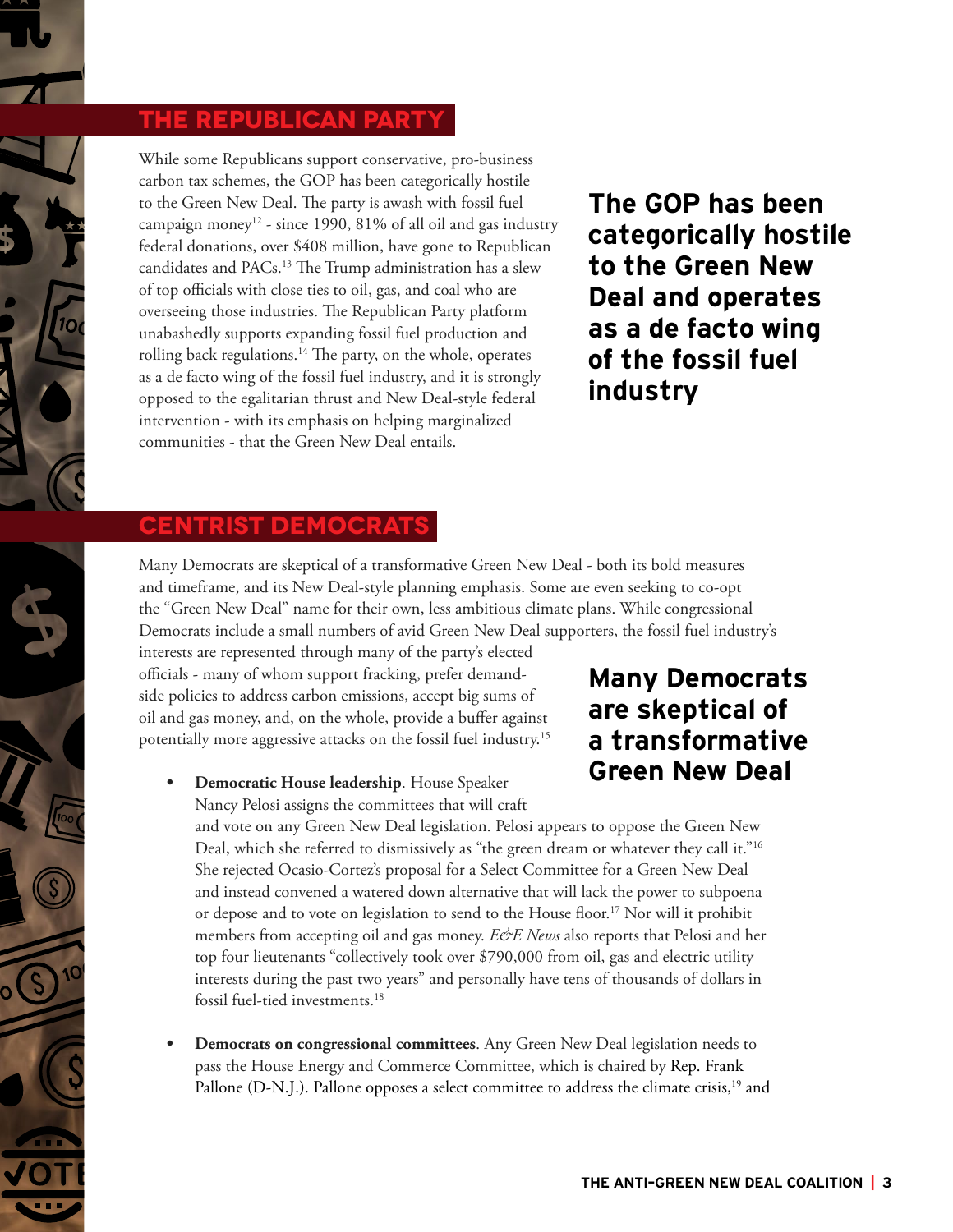he has received hundreds of thousands of dollars from the fossil fuel industry, according to *Sludge's* Alex Kotch.<sup>20</sup> The Democratic minority chair of the Senate Committee on Energy and Natural Resources is Joe Manchin (D-W.V.), a strong fossil fuel advocate who just hired a longtime fracking lobbyist as staff director for the committee.<sup>21</sup>

- **Democrats who take oil & gas money.** Beyond Pallone, many other Democrats take fossil fuel money. House Energy and Commerce Committee Rep. G. K. Butterfield (D-N.C.) has accepted at least \$290,000 from the energy and natural resources industries.22 Ocasio-Cortez and others are calling for Democrats in oversight positions to refuse fossil fuel money to avoid conflicts of interests, but many Democrats oppose this, including Sen. Brian Schatz (D-Hawaii) and Sen. Chris Murphy (D-Conn), or have been non-committal, such as Sen. Sherrod Brown (D-Ohio) and Sen. Doug Jones (D-Ala.).23
- **• Democrats who push market solutions**. Many Democrats oppose New Deal-style federal spending around climate change and instead think that demand-side, marketfriendly policies like a carbon tax or cap and trade should drive climate policy. For example, *E&E News* profiled a host of Democrats - such as Rep. Brian Fitzpatrick (R-Pa.), Rep. Don Beyer (D-Va.), and Sen. Sheldon Whitehouse (D-R.I.) - who are proponents of market-based carbon pricing schemes.<sup>24</sup>

There are also a host of Democratic governors whose state policies are shaping climate discussion nationally even as their own records are mixed. Former governor Jerry Brown developed a reputation as a global climate leader even as he refused to ban fracking, accepted millions in fossil fuel industry donations, was lax in regulating drillers, and oversaw a cap-and-trade program that failed to confront Big Oil.<sup>25</sup> New York's Andrew Cuomo is embracing the language of the Green New Deal even as he approves new gas-burning infrastructure in his state.<sup>26</sup>

Not all centrist Democrats who express objections to a bold Green New Deal are equivalent in their skepticism or opposition, and it's possible that Green New Deal supporters could bring some closer to their camp.

#### **ECONOMIST**

Influential economists - many of whom have held powerful positions in or affiliated with the U.S. government - are also key members of the anti-Green New Deal coalition. By invoking their status and expertise to oppose the Green New Deal, these economists provide legitimacy to arguments, supported by the fossil fuel industry, that the Green New Deal is misguided and economically unfeasible.

For example, the *Financial Times* reported that former U.S. Federal Reserve chair Janet Yellen is leading U.S. economists, including former Treasury secretary Larry Summers and former Fed chair Ben Bernanke, to unite "in record numbers" behind a carbon tax and against the Green New Deal. They are supporting the carbon tax proposal backed by the Climate

Establishment economists are also key members of the anti-Green New Deal coalition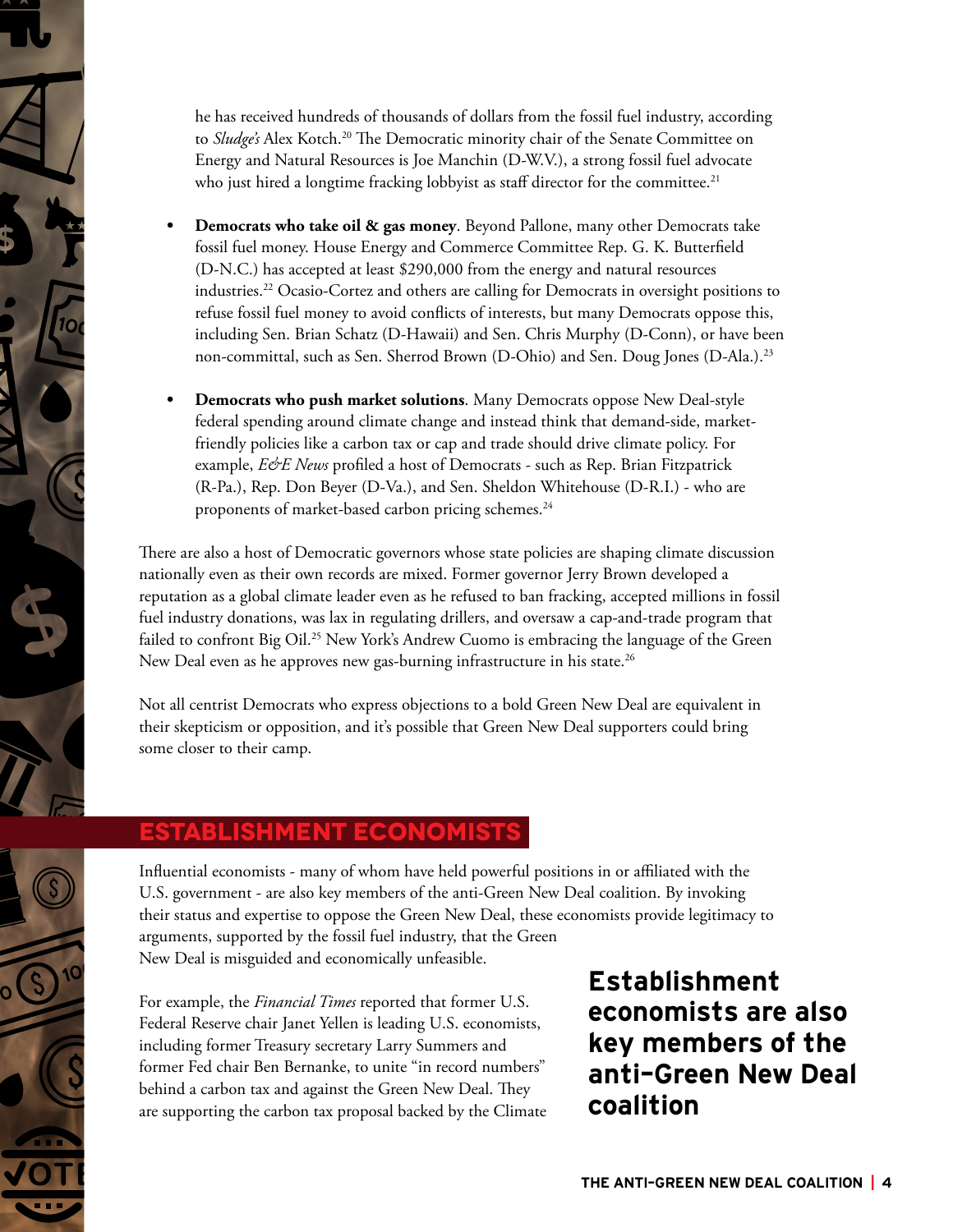

Leadership Council, which, as this report discusses above, is sponsored by Exxon Mobil, Shell, BP, and other fossil fuel giants.<sup>27</sup>

Many of these establishment economists are ideologically committed to business-oriented, neoliberal frameworks that are hostile to the Green New Deal. "This is a plan that harnesses markets" and is "much more efficient and less costly than methods proposed by the proponents of the Green New Deal," Yellen said of a carbon tax proposal. It is unclear how economists like Yellen plan to adequately respond to our dire climate crisis, or to issues like rampant inequality and the concentration of power in the hands of the oil and gas industry – all which might create openings for Green New Deal proponents to gain traction in the economic debates surrounding the plan.

### **Corporate-aligned environmental groups**

Over 600 environmental groups signed a letter to lawmakers in support of a select committee for a Green New Deal. But a few notable organizations didn't sign on, including the Natural Resources Defense Council, Environmental Defense Fund, and the League of Conservation Voters.28

These well-funded groups promote a moderate environmentalism while receiving millions from corporate donors, including some tied to the oil and gas industry.29 They serve a few functions for oil and gas companies and other corporate elites - for example, some provide environmental cover for fracking and other anti-climate practices, and they help corporations burnish their green credentials through sponsorships, board memberships, and annual galas.

There is a danger that corporate-aligned environmental groups will provide similar cover for their elite donor circles - including oil and gas interests - to oppose a transformative Green New Deal while posing as "reasonable" environmental advocates. Here are a few examples of how corporate-aligned environmental groups offer cover for fossil fuel and other corporate interests:

There is a danger that corporate-aligned environmental groups will provide cover for elite interests to oppose the Green New Deal while still posing as "reasonable" green advocates

• The New York League of Conservation Voters has an Education Fund whose board is chaired by Ed Cox, the chairman of the NYS GOP and longtime director of oil and gas powerhouse Noble Energy. The Fund's sponsors include NRG, Williams, and Millennium Pipeline, all who have controversial business in New York State and face criticism from climate advocates. At a recent gala, the NYLCV honored Andrew Sabin - a pro-fracking, billionaire mining magnate who opposes the EPA and gives lavishly to Trump. $30$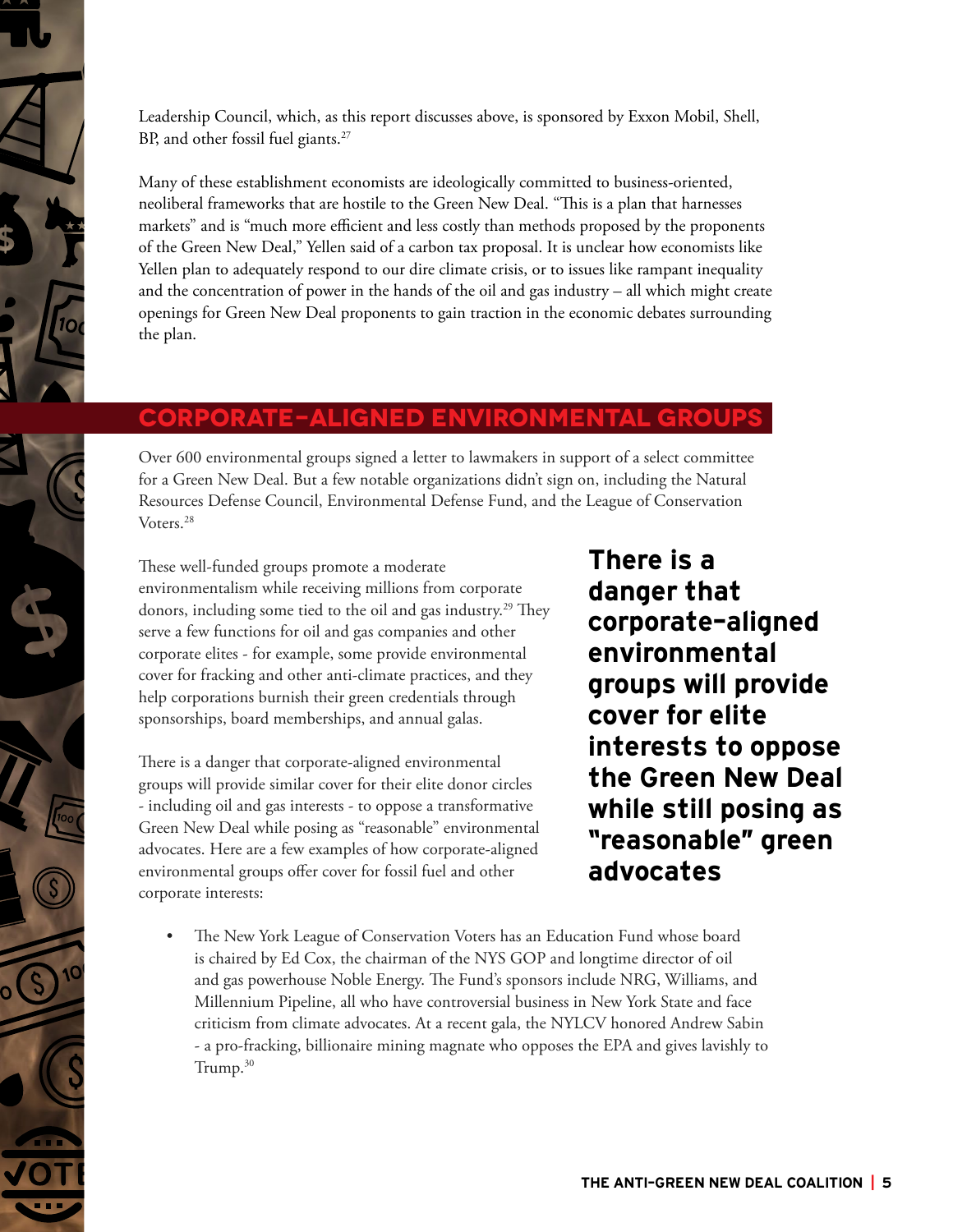- Right now, the Natural Resources Defense Council is siding with New York City's powerful real estate industry in opposition to a bill that will significantly cut carbon emissions from buildings of more than 25,000 square feet - the biggest source of carbon pollution in the city.31 The NRDC has close ties to New York real estate interests - Daniel R. Tishman, for example is its Emeritus Chair.<sup>32</sup>
- The Environmental Defense Fund accepts millions from conservative billionaire families like the Waltons and Wall Street interests like Goldman Sachs,<sup>33</sup> and several of its trustees are tied to the oil and gas industry (for example, billionaire Julian Robertson advises Tiger Infrastructure Partners, which finances new fossil fuel infrastructure). As we have showed, the EDF has provided green cover for fracking companies through the Center for Sustainable Shale Development, which issues certifications identifying fracking corporations as "responsible" gas drillers.<sup>34</sup>

Some corporate-aligned environmental groups have genuine environmental commitments, and some have expressed support for the Green New Deal idea. The Natural Resources Defense Council, for example, released a short statement calling the Green New Deal resolution "a breath of fresh air" and saying the NRDC "strongly supports the Green New Deal goal to achieve netzero greenhouse gas pollution, with social and economic justice at the core of the solution."<sup>35</sup> Going forward, these organizations could be torn between allegiance to a donor base that opposes New Deal-style measures to rollback fossil fuel production and advance economic and social justice, and pressure to line up strongly behind a far-reaching Green New Deal.

#### **Billionaire donors and influencers**

A host of influential billionaire donors are also likely to come out in forceful opposition to a transformative Green New Deal. Michael Bloomberg, for example, recently attacked Ocasio-Cortez's plan, calling it "pie in the sky" and something we're

"never going to afford." (Bloomberg is personally worth \$56.1 billion). $36$ 

Bloomberg has cast himself as a global climate leader, but his climate policies are underwhelming. As most of the climate movement has opposed the expansion of fracking, Bloomberg, like some other anti-Green New Deal coalition members, has come to its defense - "it makes sense to frack," he wrote. Bloomberg lambasts anti-pipeline and anti-fracking activists and lauds the virtues of natural gas - and he personally invests his billions in the oil and gas industry. Bloomberg also gives tens of millions of dollars to organizations like EDF and the

Michael Bloomberg recently attacked Ocasio-Cortez's plan, calling it "pie in the sky" and something we're "never going to afford"

Sierra Club; the Sierra Club's former executive director even co-authored a 2017 book with Bloomberg where the billionaire extolled natural gas and fracking (the book garnered a rave review from the EDF executive director).37

Now, Bloomberg has announced that he is crafting his own Green New Deal - one that could become a rallying point for opponents of a transformative Green New Deal like Ocasio-Cortez and the Sunrise Movement support.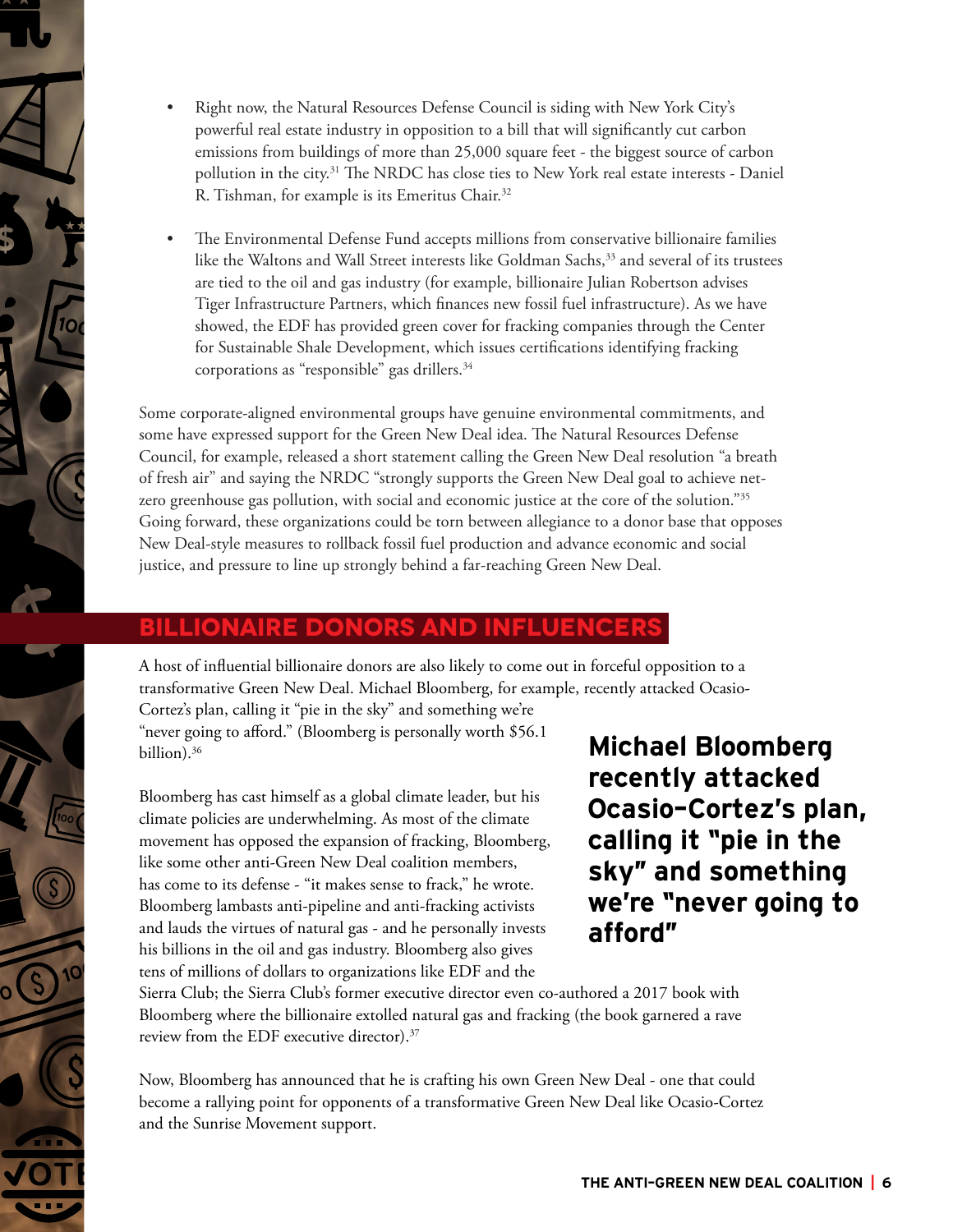#### **Building Trades Officials**

The officials that lead the building trades - labor unions tied to the construction industry - have tended to support the fossil fuel industry because its projects employ many building trades members, sometimes exclusively. Most high-level building trades officials have come out against the Green New Deal, though there are some signs of dissent.

Seven building trades unions recently issued a statement opposing a Green New Deal,<sup>38</sup> while the president of the Laborers' International Union of North America released his own statement against it, calling it a "bad deal" that "threatens to destroy workers' livelihoods, increase divisions and inequality, and undermine the very goals it seeks to reach."<sup>39</sup> The president of the North

America's Building Trades Union recently professed skepticism of the Green New Deal while speaking at an event with the American Petroleum Institute, the nation's most powerful fossil fuel industry lobbying group.<sup>40</sup>

However, there are also some indications of support for the Green New Deal among building trades locals. For example, on January 23, 2019, the San Diego and Imperial Labor Counties Labor Council unanimously passed a resolution in support of a Green New Deal with "strong labor provisions." The resolution recognized the urgent need to address our climate crisis and stated that "the labor movement must be at the center of shaping climate policies to include just transition Most high-level building trades officials have come out against the Green New Deal, though there are some signs of dissent

for workers, expand collective bargaining rights and create green union careers, particularly in disadvantaged communities." The resolution can be read in full on the website of the International Brotherhood of Electrical Workers Local 569.41

While the fossil fuel industry will try to use building trades opposition to the Green New Deal to brand the plan as a threat to workers, the San Diego and Imperial Labor CLC's resolution and other examples of labor's support for a Green New Deal show that alternatives exist.<sup>42</sup>

#### **Conclusion**

The make-up of the anti-Green New Deal coalition is emerging with more clarity as the proposal gains momentum. The interests and influence of the oil and gas industry structure the coalition, while its members come from different parts of the U.S. power structure but have overlapping alliances and strategies. Proponents of a transformational Green New Deal will likely face a range of tactics - open hostility, attempts at co-optation, accusations of being "impractical" and "unaffordable," and more - as they seek to achieve their ambitious goals. Green New Deal supporters will likely need to strategize about how to overcome the efforts of the anti-Green New Deal coalition - including finding ways to divide the coalition's different parts and push some of its members, who are not all equal in their opposition, or who have bases that are more supportive, closer to the Green New Deal camp.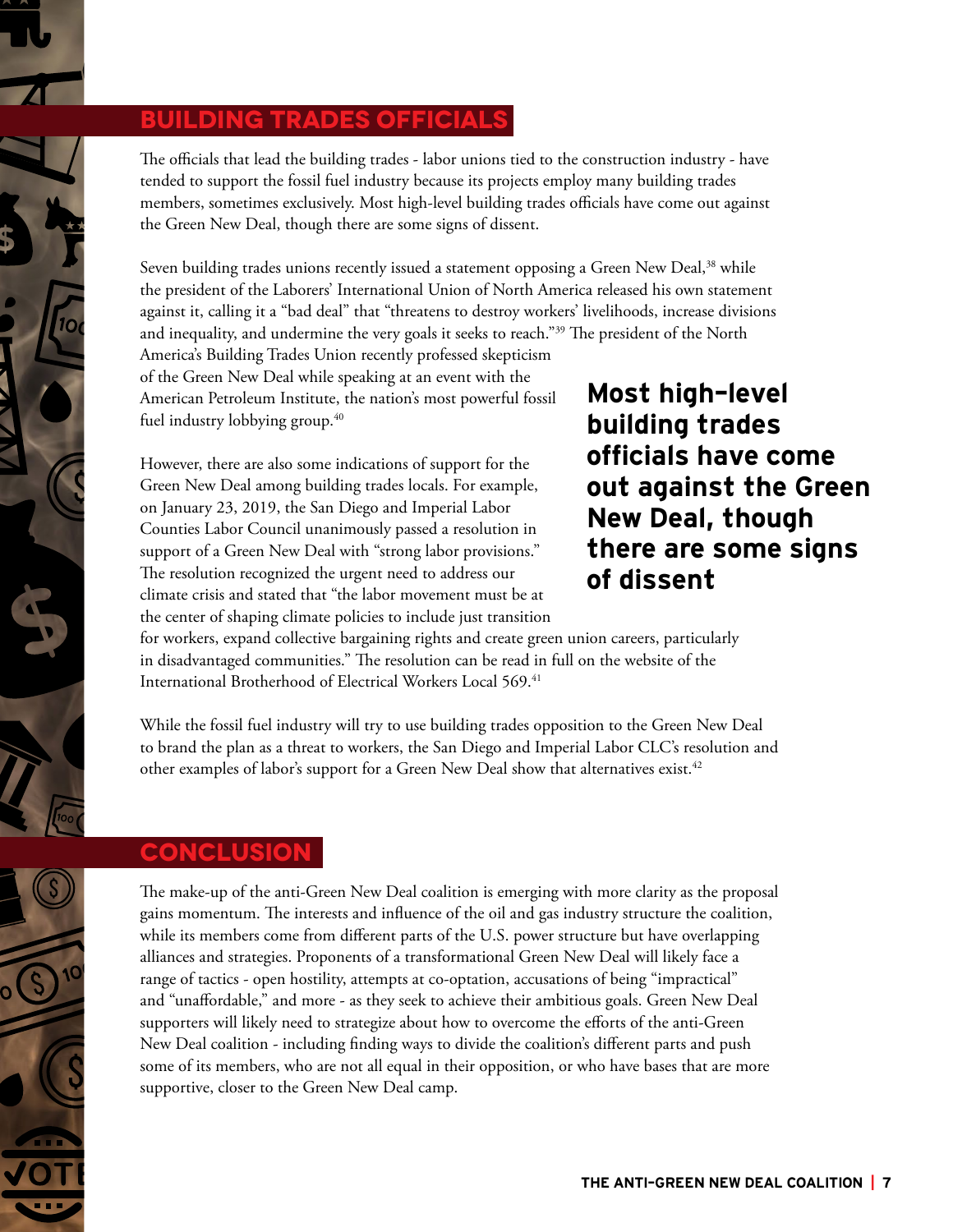#### **Endnotes**

- 1 Lauren Debtor, "The World's Largest Oil And Gas Companies 2017: Exxon Reigns Supreme, While Chevron Slips," *Forbes*, May 24, 2017. Available at: https://www.forbes.com/sites/laurengensler/2017/05/24/the-worlds-largest-oil-and-gascompanies-2017-exxon-mobil-reigns-supreme-chevron-slips/#4ca5bf7e4f87
- 2 "Fossil Fuel Interests Have Outspent Environmental Advocates 10:1 on Climate Lobbying," *Yale Environment 360*, July 19, 2018. Available at: https://e360.yale.edu/digest/fossil-fuel-interests-have-outspent-environmental-advocates-101-on-climatelobbying
- 3 Retrieved from OpenSecrets.org on February 2, 2019. Available at: https://www.opensecrets.org/industries/totals. php?cycle=All&ind=E01
- 4 Tate Williams, "Hold Your Applause for ExxonMobil's Self-Serving Climate Donation," *Inside Philanthropy*, October 18, 2018. Available at: https://www.insidephilanthropy.com/home/2018/10/18/hold-your-applause-for-exxonmobils-selfserving-climate-donation
- 5 See: https://www.afcd.org/the-solution
- 6 See: https://www.clcouncil.org/founding-members/
- 7 David Wallace-Wells, "Can a Carbon Tax Solve Climate Change? Well, No.," *New York Magazine*, October 24, 2018. Available at: http://nymag.com/intelligencer/2018/10/a-carbon-tax-cant-solve-climate-change-but-we-should-do-it.html
- 8 Western Energy Alliance, "A Better Green Deal: Natural Gas Reducing Emissions More Than Renewables, January 7, 2019. Available at: https://www.westernenergyalliance.org/press-room/better-green-deal-natural-gas-reducing-emissions-morerenewables
- Fracking has been found to have dire impacts on public health and the climate through groundwater contamination, heattrapping methane leaks, huge consumption of water supplies, and earthquakes. The buildout of fracking infrastructure stalls the development of renewable alternatives and locks in new carbon emissions for decades to come - ensuring billions on profits for fossil fuel corporations. See Physicians for Social Responsibility, "Compendium of Scientific, Medical, and Media Findings Demonstrating Risks and Harms of Fracking," 2018. Available at: https://www.psr.org/wp-content/ uploads/2018/04/Fracking\_Science\_Compendium\_5.pdf
- 10 On corporate greenwashing, see "How Can Consumers Find Out If a Corporation Is "Greenwashing" Environmentally Unsavory Practices?," *Scientific American*, available at: https://www.scientificamerican.com/article/greenwashing/
- 11 See Bank of America: https://about.bankofamerica.com/en-us/what-guides-us/environmental-sustainability. html#fbid=vGGVlWVXJOz and Derek Seidman, "Climate Summit Sponsors Are Financing Dakota Access Pipeline & Other Fossil Fuel Projects," *Eyes on the Ties*, September 12, 2018. Available at: https://news.littlesis.org/2018/09/12/climatesummit-sponsors-are-financing-dakota-access-pipeline-other-fossil-fuel-projects/
- 12 Suzanne Goldenberg and Helena Bengtsson, 'Oil and gas industry has pumped millions into Republican campaigns," the *Guardian*, March 3, 2016. Available at: https://www.theguardian.com/us-news/2016/mar/03/oil-and-gas-industry-haspumped-millions-into-republican-campaigns
- 13 Retrieved from OpenSecrets.org on February 12, 2019, at: https://www.opensecrets.org/industries/totals. php?cycle=2018&ind=E01
- 14 Republican Platform, "America's Natural Resources: Agriculture, Energy, and the Environment," available at: https://gop. com/platform/americas-natural-resources/
- 15 While nowhere near the level of GOP donations, the Democrats have accepted over \$42 million in oil and gas donations over the past decade, just at the federal level alone. See OpenSecrets.org, retrieved February 12, 2019, at: https://www. opensecrets.org/industries/totals.php?cycle=2018&ind=E01
- 16 Anthony Adragna and Sarah Ferris, "Pelosi announces Dems for new climate panel," *Politico*, February 7, 2019. Available at: https://www.politico.com/story/2019/02/07/pelosi-climate-change-panel-1154847
- 17 Timothy Cama, "Likely chairwoman defends House climate panel from critics," the *Hill*, December 21, 2018. Available at: https://thehill.com/policy/energy-environment/422559-likely-chairwoman-defends-house-climate-panel-from-critics
- 18 Corbin Hiar and Niina Heikkinen, "Dem leaders fundraise, and profit, from fossil fuel industry," *E&E News*, February 15, 2019. Available at: https://www.eenews.net/stories/1060121163
- 19 Nick Sobczyk, "'We are unified. ... We've got to move on' Rep. Castor," *E&E News*, January 4, 2019. Available at: https:// www.eenews.net/eedaily/stories/1060110945/search?keyword=pelosi
- 20 Alex Kotch, "Democratic Opponents of 'Green New Deal' Committee Received Big Fossil Fuel Donations," Sludge, November 17, 2018. Available at: https://readsludge.com/2018/11/17/green-new-deal-committee-opponents-fossil-fueldonations/
- 21 Steve Horn, "Senate Energy Democrats Hire Former Industry Lobbyist to Lead Staff," *Real News Network*, January 24, 2019. Available at: https://therealnews.com/columns/senate-energy-democrats-hire-former-industry-lobbyist-to-lead-staff
- 22 Retrieved from FollowTheMoney.org on February 5, 2019, at: https://www.followthemoney.org/entity-details?eid=6135165
- 23 Corbin Hiar and Nick Sobczyk, "Opposition to fossil fuel cash splits Democrats," *E&E News*, January 30, 2019. Available at: https://www.eenews.net/stories/1060118929